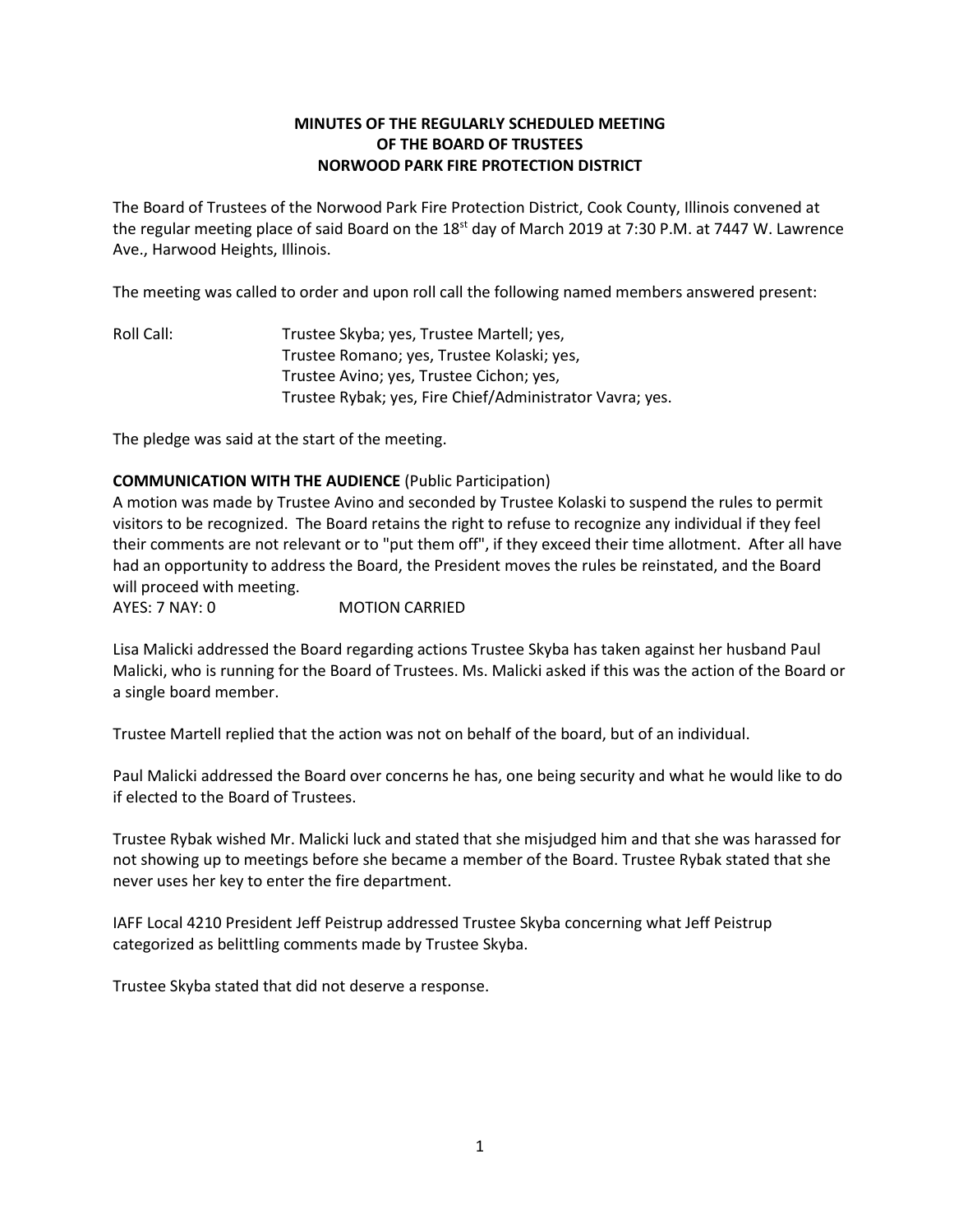*Opening of sealed bids for Emergency Contract Ambulance Services.*

Paramedic Services of Illinois July 1, 2019-June 30, 2020 \$976,308 July 1, 2020-June 30, 2021 \$995,844 July 1, 2021-June 30, 2022 \$1,015,764

This is a 2% increase each year.

Motion by Trustee Rybak and seconded by Trustee Romano to table action on the bid(s) for a determination by staff and/or consultant as to the compliance with specifications.

Finance Committee will meet to review.

Roll Call: Trustee Skyba; yes, Trustee Martell; yes, Trustee Romano; yes, Trustee Kolaski; yes, Trustee Avino; yes, Trustee Cichon; yes Trustee Rybak; yes.

AYES: 7 NAY: 0 MOTION CARRIED

*Opening of sealed bids for Bunker Gear (18 Full Sets).*

Air One- Athletix \$57,186. Conway Shield- Stealth \$51,660. Conway Shield \$44,010.

Motion by Trustee Cichon and seconded by Trustee Avino to table action on the bids for a determination by staff and/or consultant as to the compliance with specifications.

Discussion. Currently we have Morning Pride through Global (Air One). Building and Equipment Committee will meet to review.

Roll Call: Trustee Skyba; yes, Trustee Martell; yes, Trustee Romano; yes, Trustee Kolaski; yes, Trustee Avino; yes, Trustee Cichon; yes Trustee Rybak; yes.

AYES: 7 NAY: 0 MOTION CARRIED

Motion by Trustee Martell and seconded by Trustee Romano to approve the Regular Meeting Minutes held on February 21<sup>st</sup>, 2019.

Roll Call: Trustee Skyba; yes, Trustee Martell; yes, Trustee Romano; yes, Trustee Kolaski; abstain, Trustee Avino; yes, Trustee Cichon; yes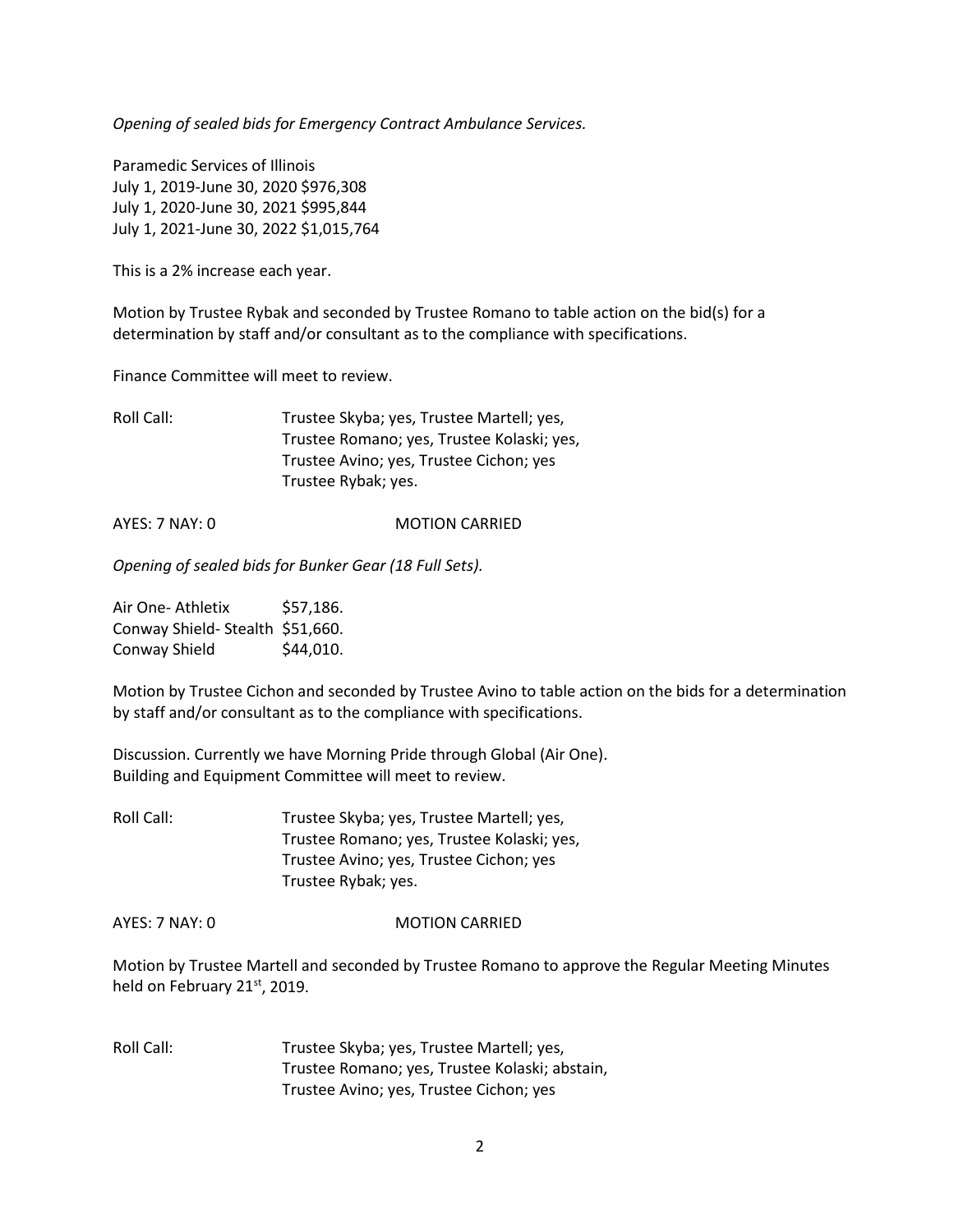### Trustee Rybak; yes.

#### AYES: 7 NAY: 0 MOTION CARRIED

Motion by Trustee Martell and seconded by Trustee Rybak to approve and keep closed the minutes of the Closed Session meeting held on February 21<sup>st</sup>, 2019.

Roll Call: Trustee Skyba; yes, Trustee Martell; yes, Trustee Romano; yes, Trustee Kolaski; abstain, Trustee Avino; yes, Trustee Cichon; yes Trustee Rybak; yes.

AYES: 7 NAY: 0 MOTION CARRIED

Motion by Trustee Romano and seconded by Trustee Avino to approve payment of all current disbursements in the amount of \$421,371.77.

Trustee Romano stated that last month was high due to timing, this month is more in-line with our norm.

| Roll Call: | Trustee Skyba; yes, Trustee Martell; yes,  |
|------------|--------------------------------------------|
|            | Trustee Romano; yes, Trustee Kolaski; yes, |
|            | Trustee Avino; yes, Trustee Cichon; yes    |
|            | Trustee Rybak; yes.                        |

AYES: 7 NAY: 0 MOTION CARRIED

#### **TREASURER'S REPORT**

Schedule of Assets (Arising from Cash Transactions) February 28, 2019

| Assets                                                       |              |
|--------------------------------------------------------------|--------------|
| Checking and money market accounts (interest rate-APY):      |              |
| Byline Bank checking #4303503 (0.046%)                       | 87,249.76    |
| Byline Bank money market #4303498                            | 371,054.63   |
| Byline Bank ambulance billing money market #4304492 (0.295%) | 212,917.52   |
| Byline Bank-Medical #1003102                                 | 2,572.28     |
| Byline Bank- FSA #9990034868                                 | 6,043.58     |
| Total checking and money market accounts                     | \$679,837.77 |
| Certificates of deposit (interest rate and maturity):        |              |
| Belmont Bank (3.00%, 02/10/21)                               | 654,217.42   |
| Belmont Bank (2.30% 08/05/19)                                | 131,663.77   |
| Belmont Bank (2.35% 06/23/19)                                | 445,194.78   |
| Belmont Bank (3.00% 01/21/21)                                | 548,648.18   |
| Belmont Bank (2.30% 07/19/19)                                | 386,316.02   |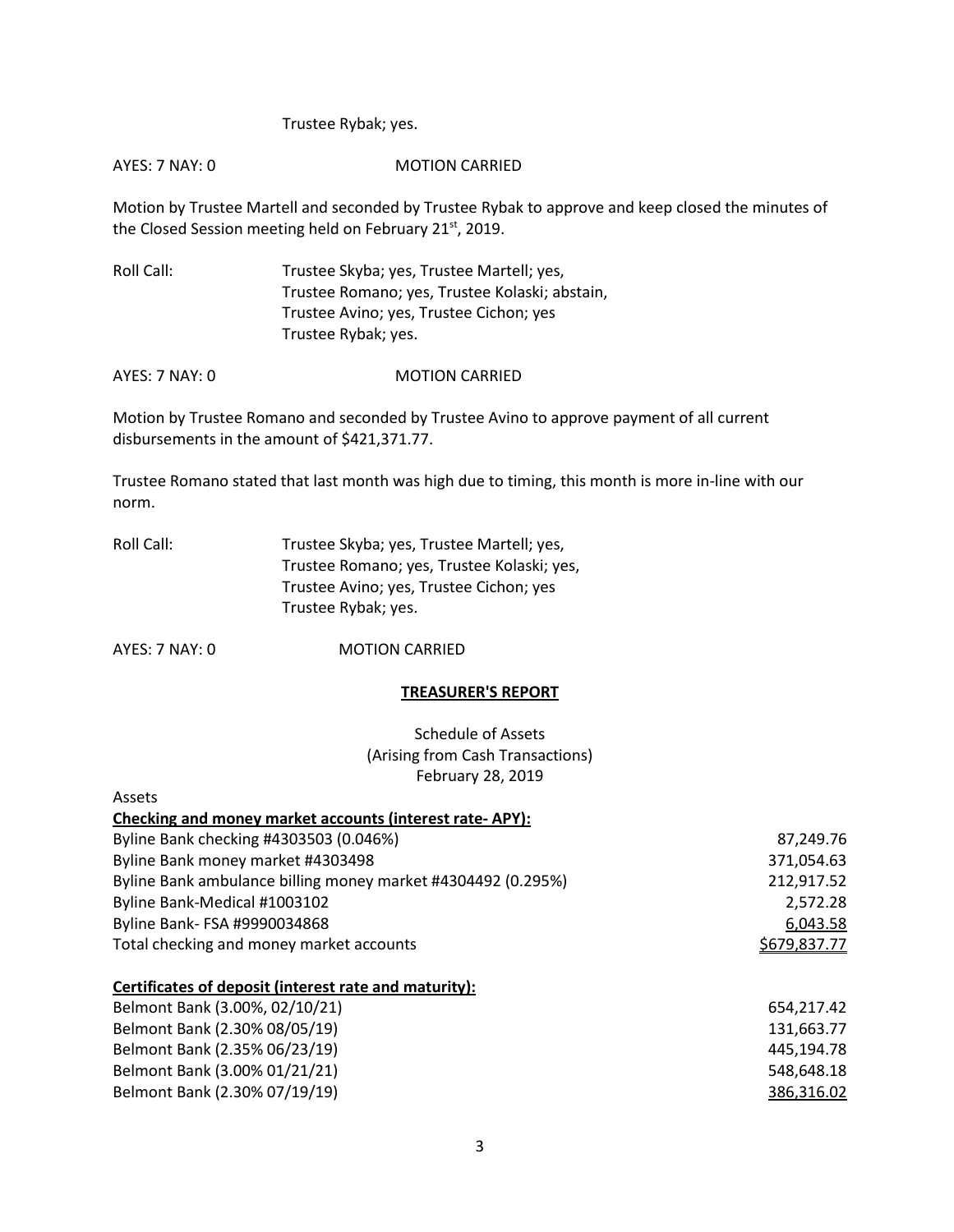Total certificates of deposit  $$2,166,040.17$ Total checking, money market and certificates of deposit  $$2,845,877.94$ Motion by Trustee Romano and seconded by Trustee Cichon to approve the Treasurer's report as presented from the Financial Statement for February 2019.

Trustee Romano stated that he was projecting to receive \$650,000 in property tax money in February, but only received \$542,000. We should receive \$1,600,000. in March. Ambulance billing is down this month, most likely due to timing issues. We have a 3-month reserve so we should be okay.

| Roll Call: | Trustee Skyba; yes, Trustee Martell; yes,  |
|------------|--------------------------------------------|
|            | Trustee Romano; yes, Trustee Kolaski; yes, |
|            | Trustee Avino; yes, Trustee Cichon; yes,   |
|            | Trustee Rybak; yes.                        |
|            |                                            |

AYES: 7 NAY: 0 **MOTION CARRIED** 

### **Chiefs' Report:**

Chief Vavra stated that his report was given to all trustees.

Chief stated the 1<sup>st</sup> notice of the Cook County Economic Interest Statement has been emailed, please check your Norwood Park emails for it.

We maintained an ISO 3 rating. Silver lining is that last time we had 70.6 points and this time received 77.11, so there is the potential to reach Class 2, which is the top 15%. We will be having a meeting with the ISO representative to discuss options. ISO mostly helps commercial properties with insurance. Chief thanked Deputy Chief Blondell and Leigh Unger for all their hard work.

Looking to switch to Emergency Reporting (ER) for our fire reporting system. Currently we use Firehouse and they have changed and are not responsive. With ER, we can share data and have not heard of any issues from departments that are currently using it. Almost everyone in Division 20 uses it. We will also be using it for Fire Prevention. Discussion.

Call volume has increased per day.

Finally, Chief will be going in to have surgery Thursday, will be out approximately 10 days.

Trustee Rybak had a question on the Fire Prevention report and how often reinspection's occur. Deputy Chief explained the report and how the new IGAs will help achieve this.

Deputy Chief Blondell stated that the District is 100% on track to complete all inspections.

We will have to wait for 6 months before we can have a review of ISO.

Motion by Trustee Kolaski seconded by Trustee Rybak to approve the Chief's report for February 2019.

AYES: 7 NAY: 0 MOTION CARRIED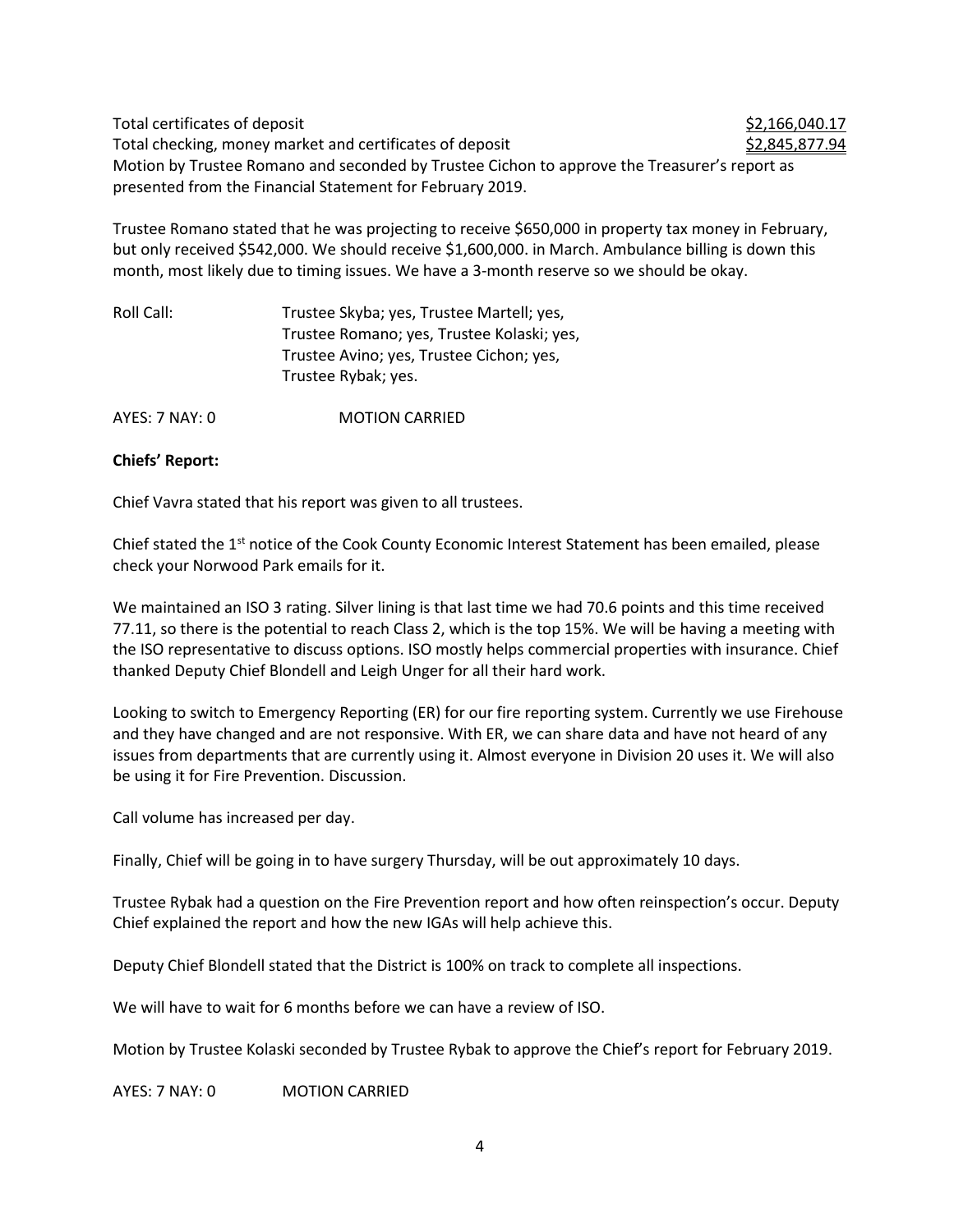## **Deputy Chief Report:**

Deputy Chief Blondell asked if there were any questions with the Training Report or FPB Report.

States with ISO we can increase live fire training, but we would have to pay overtime for our personnel. There is facility training where this can be done.

Dispatch has a computer system they could use to send closest vehicle, but since we are a one station department, it normally is not necessary. If it is the pleasure of the board, we can investigate it. Discussion.

Will review with Building and Equipment Committee to see if it would be worth the expense.

Also wanted to mention the Commander Erlewein also worked very hard on ISO.

**President's Report:** Trustee Martell congratulated the men on the great work for ISO, getting the highest score ever.

Wished Chief Vavra good luck on his surgery.

### **Committee Reports:**

Finance & Information Technology Committee- Trustee Romano stated they need to schedule a date to meet for and review PSI's proposal. He will send out dates.

Building and Equipment Committee- Trustee Cichon stated they had a meeting and went over vehicles. Commander Erlewein sent pricing to do repairs on vehicles instead of purchasing all new vehicles. The pick-up is on the agenda. There was discussion on the options for the bathrooms. Waiting on some bids. Another meeting is needed.

Policy Committee- Trustee Kolaski stated they met a couple times. Section 3 of the Policy Manual was reviewed. The Chief did a lot of the legwork and verifying information with the attorney. Gave the firemen a copy of the changes and have not heard back. The Investment Policy also has one small change to it for collateral. It will be on the agenda for approval next month.

Strategic Planning Committee- Trustee Martell stated there is nothing to report.

Human Capital Committee- Trustee Rybak stated that we are waiting on the education piece from Dr. Hassard. We are starting with heart failure for our scope and will need to apply for a grant through Amita.

Community Relations Committee-Trustee Avino stated that the bronze plaque of donors for the monument is on the agenda for approval. The safety signs and newsletter should be ready to go in April.

Fire Commissioner & Pension Board Governance & Oversight Committee- Trustee Skyba stated there is a Commissioners meeting Thursday and that he is still digesting the information from the Pension Fund meeting.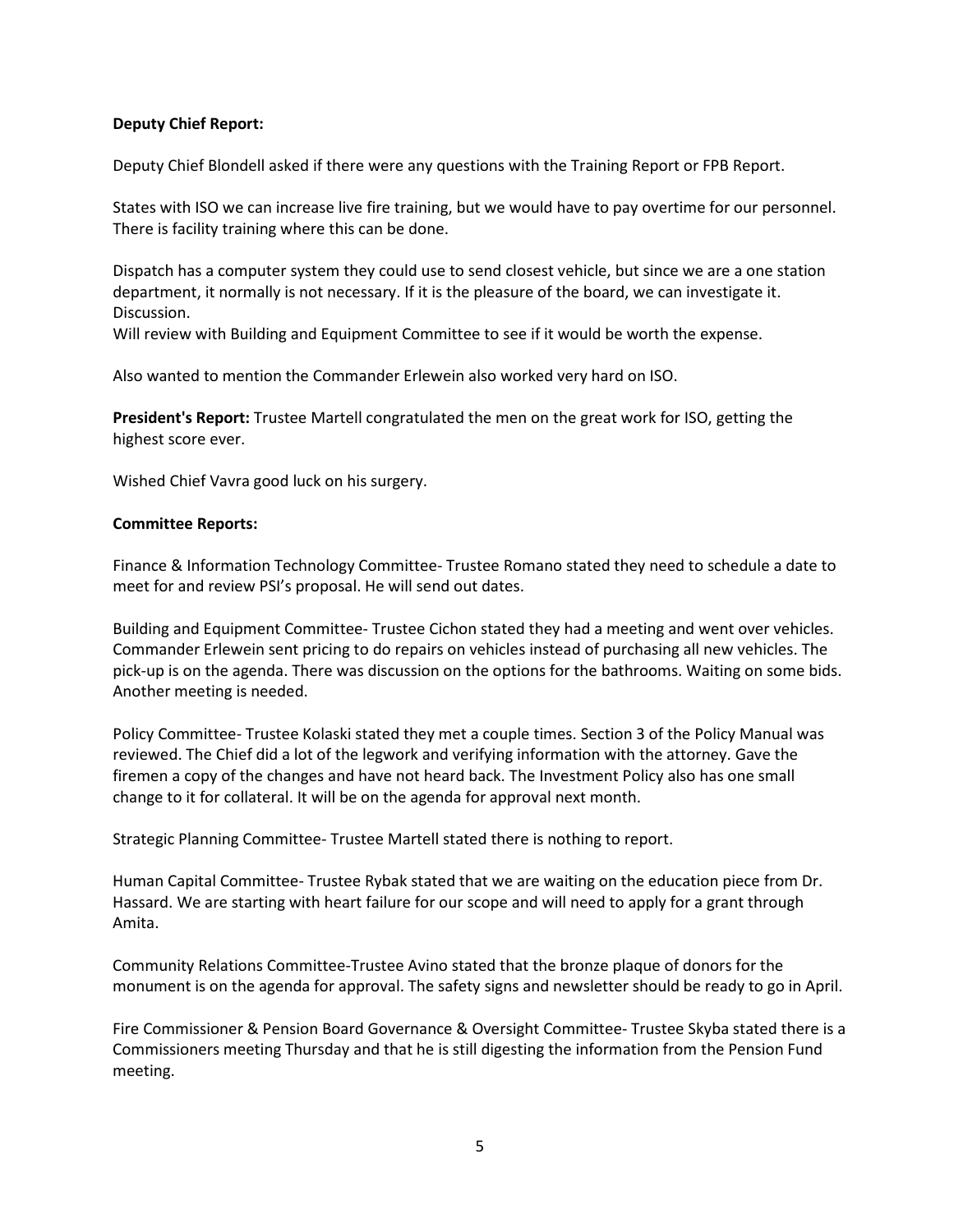Discussion that the May meeting will be when the Commissioners position will need to be renewed. Commissioner Mougolias term is up this May.

Fire Commissioner Report- No report

**Old Business:**  None.

#### **New Business**

First reading of Chapter 3 and Investment Policy (Section G, sub-section j) in the Policy Manual. Trustee Kolaski stated that everyone has received a copy to review, any questions to bring forward.

Motion by Trustee Skyba and seconded by Trustee Romano to pass and approve Resolution #19-2. A Resolution Authorizing Surplus Equipment (portable and mobile radios).

Trustee Rybak asked if we should keep any for MIH. Chief stated the plan is to donate to TRT and HazMat teams. The mobile radios will go to IL Fire Chiefs for departments that are in need of radios.

Roll Call: Trustee Skyba; yes, Trustee Martell; yes, Trustee Romano; yes, Trustee Kolaski; yes, Trustee Avino; yes, Trustee Cichon; yes, Trustee Rybak; yes.

AYES: 7 NAY: 0 **MOTION CARRIED** 

Motion by Trustee Cichon and seconded by Trustee Kolaski to pass and approve Resolution #19-3, A Resolution Authorizing Surplus Equipment (snow plow).

Chief states that this was the only thing viable on the pick-up truck from the fire.

Roll Call: Trustee Skyba; yes, Trustee Martell; yes, Trustee Romano; yes, Trustee Kolaski; yes, Trustee Avino; yes, Trustee Cichon; yes, Trustee Rybak; yes.

AYES: 7 NAY: 0 MOTION CARRIED

Motion by Trustee Martell and seconded by Trustee Cichon to approve the purchase of a 2019 Ford F-250 XL 4x4 Pick-Up truck from Currie Motors Fleet through the Suburban Purchasing Cooperative (SPC) at a cost of \$38,044.00. This is the State Purchase price and does not include radios, lights or graphics.

Trustee Martell stated he would borrow the money from the loan to conserve cash.

Roll Call: Trustee Skyba; yes, Trustee Martell; yes, Trustee Romano; yes, Trustee Kolaski; yes, Trustee Avino; yes, Trustee Cichon; yes,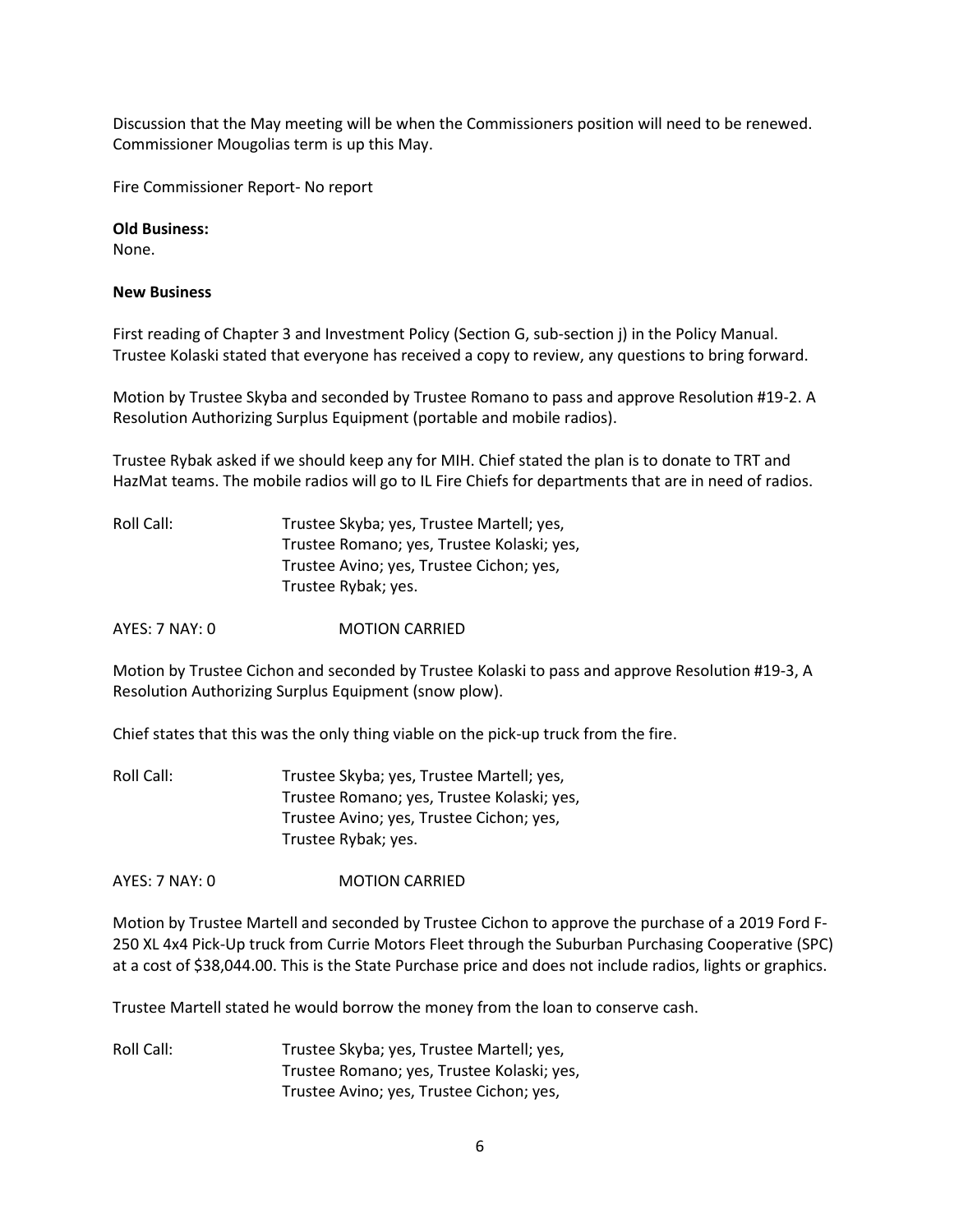### Trustee Rybak; yes.

### AYES: 7 NAY: 0 MOTION CARRIED

Motion by Trustee Rybak and seconded by Trustee Martell to proceed with the Intergovernmental Fire Code agreements with the Villages of Harwood Heights and Norridge.

Chief stated that last month the Board approve revising the codes, the IGAs will use the updated codes. This will allow the FPB to fined and this is the adjudication process to handle it.

| Roll Call: | Trustee Skyba; yes, Trustee Martell; yes,  |
|------------|--------------------------------------------|
|            | Trustee Romano; yes, Trustee Kolaski; yes, |
|            | Trustee Avino; yes, Trustee Cichon; yes,   |
|            | Trustee Rybak; yes.                        |

AYES: 7 NAY: 0 MOTION CARRIED

Motion by Trustee Cichon and seconded by Trustee Skyba approve the purchase of a Thermal Imager Camera from W.S. Darley at a cost of \$3,935.00.

Discussion on how the 2% Foreign Fire Fund purchased one and the District is purchasing one. Deputy Chief Blondell explained when and how one is used. Thermal Imager Camera was brought in to demonstration to the Board.

| Roll Call: | Trustee Skyba; yes, Trustee Martell; yes,  |
|------------|--------------------------------------------|
|            | Trustee Romano; yes, Trustee Kolaski; yes, |
|            | Trustee Avino; yes, Trustee Cichon; yes,   |
|            | Trustee Rybak; yes.                        |

AYES: 7 NAY: 0 MOTION CARRIED

Motion by Trustee Avino and seconded by Trustee Cichon to approve the purchase of a bronze donor recognition plaque for the monument from Bevel Granite at a cost of \$4,295.00, cost includes delivery and installation.

Chief states that this is a much less expensive option then etching into the granite. Discussion on where to mount this. The recommendation from Bevel Granite to place it on the back of the monument.

| Roll Call: | Trustee Skyba; yes, Trustee Martell; yes,  |
|------------|--------------------------------------------|
|            | Trustee Romano; yes, Trustee Kolaski; yes, |
|            | Trustee Avino; yes, Trustee Cichon; yes,   |
|            | Trustee Rybak; yes.                        |

AYES: 7 NAY: 0 MOTION CARRIED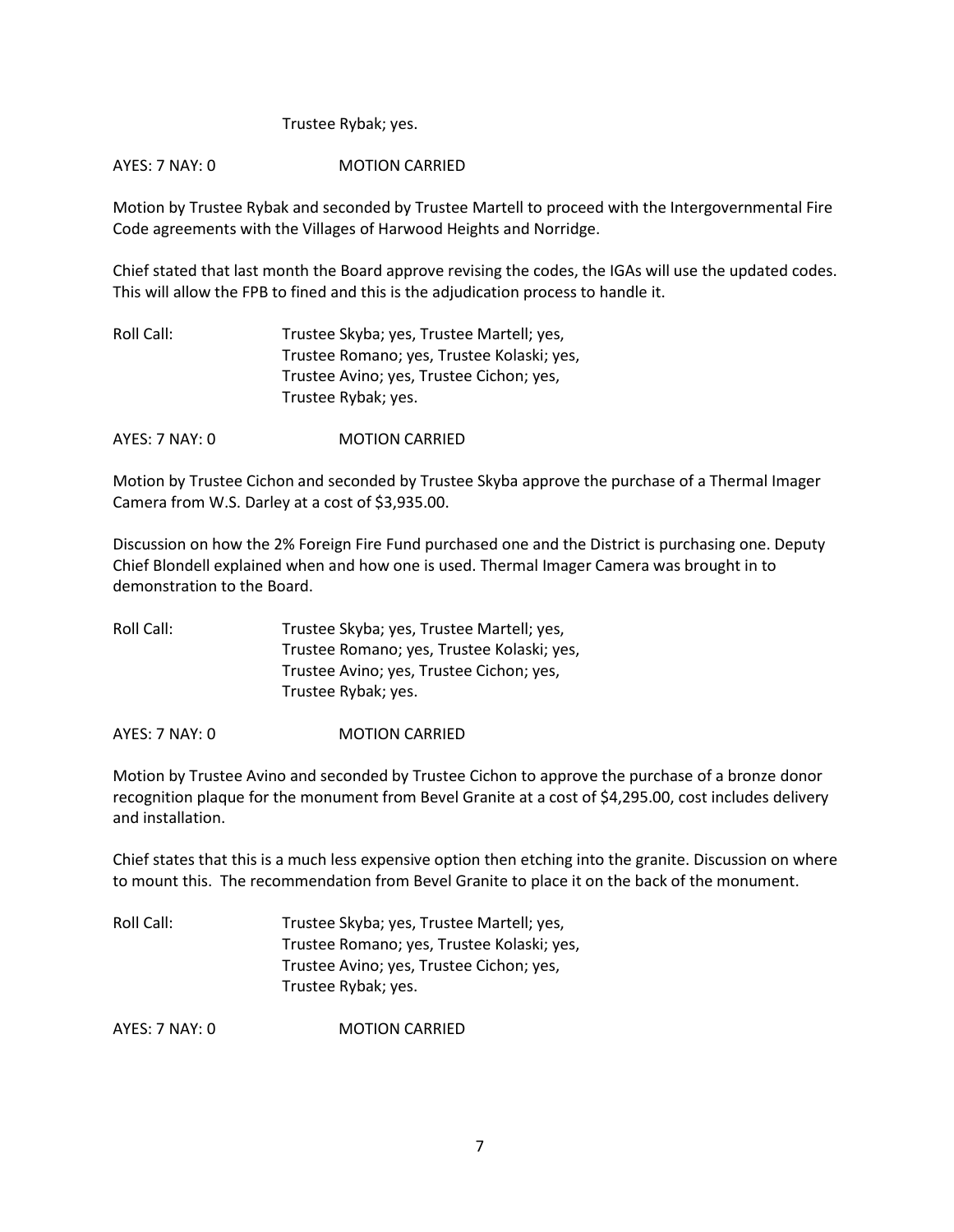Motion by Trustee Romano and seconded by Trustee Martell to approve the purchase of Emergency Reporting at a one-time set up fee of \$720 and annual cost of \$2,400. Total cost for year 1 is \$3,120.

Discussion on how the current information will be packaged and transferred over. We will also use this for preplans and inspections.

Roll Call: Trustee Skyba; yes, Trustee Martell; yes, Trustee Romano; yes, Trustee Kolaski; yes, Trustee Avino; yes, Trustee Cichon; yes, Trustee Rybak; yes.

AYES: 7 NAY: 0 MOTION CARRIED

Motion by Trustee Cichon and seconded by Trustee Kolaski to approve HAAS GPS reporting for 5 years at a cost of \$7,895.

Chief explained that this is on 5 vehicles: 102, 104, 105, 107, and 111.

| Roll Call: | Trustee Skyba; yes, Trustee Martell; yes,  |
|------------|--------------------------------------------|
|            | Trustee Romano; yes, Trustee Kolaski; yes, |
|            | Trustee Avino; yes, Trustee Cichon; yes,   |
|            | Trustee Rybak; yes.                        |

AYES: 7 NAY: 0 MOTION CARRIED

Motion by Trustee Romano and seconded by Trustee Skyba to approve the purchase of 600 Today's Heros goody bags at \$1.92 each for Public Education from Alert All. Total cost, including shipping is \$1,152.

Chief stated that this is for Fire Prevention Week which is October 6<sup>th</sup>-12<sup>th</sup>. Open House is on October  $5^{\text{th}}$ .

Roll Call: Trustee Skyba; yes, Trustee Martell; yes, Trustee Romano; yes, Trustee Kolaski; yes, Trustee Avino; yes, Trustee Cichon; yes, Trustee Rybak; yes.

AYES: 7 NAY: 0 MOTION CARRIED

Motion by Trustee Cichon and seconded by Trustee Avino to ratify the following purchases:

- Selective Insurance in the amount of \$6,826. for additional ambulances and increase to cover replacement value of vehicles.
- Adams Brother Garage Door in the amount of \$1,708. For the spring replacement on apparatus bay door #3.

Ferno and Emergency Vehicle Services were pulled from the consent agenda.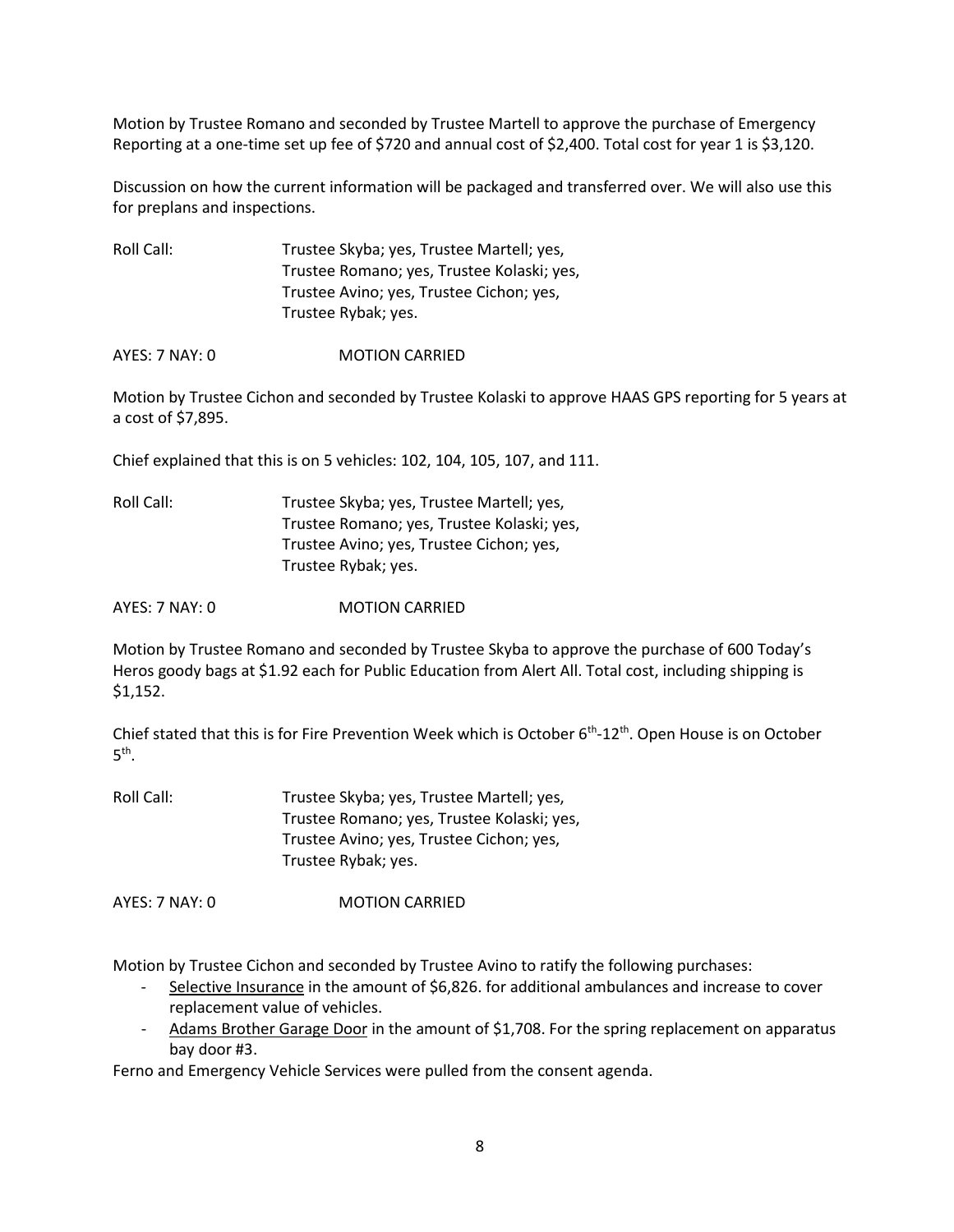| Roll Call: | Trustee Skyba; yes, Trustee Martell; yes,  |
|------------|--------------------------------------------|
|            | Trustee Romano; yes, Trustee Kolaski; yes, |
|            | Trustee Avino; yes, Trustee Cichon; yes,   |
|            | Trustee Rybak; yes.                        |
|            |                                            |

AYES: 7 NAY: 0 MOTION CARRIED

Motion by Trustee Martell and seconded by Trustee Romano to ratify the payment to Ferno in the amount of \$16,725.32 for a power cot in the 3<sup>rd</sup> ambulance.

Trustee Cichon would like to table this and send it to committee. Chief states that this is for the backup ambulance and then all three ambulances will be the same. There is still a possible grant out for it. Trustee Cichon asked about the possibility of financing it or waiting to see if we receive the grant. Chief stated that he already purchased it and it has been delivered. Discussion.

| Roll Call: | Trustee Skyba; no, Trustee Martell; yes,   |
|------------|--------------------------------------------|
|            | Trustee Romano; yes, Trustee Kolaski; yes, |
|            | Trustee Avino; no, Trustee Cichon; no,     |
|            | Trustee Rybak; yes.                        |

AYES: 4 NAY: 3 MOTION CARRIED

Motion by Trustee Romano and seconded by Trustee Kolaski to ratify the payment to Emergency Vehicle Services (EVS) in the amount of \$14,021.14 for the repairs to Engine 101 for bumper repair and warning devices, repair of leaking heater hose, chassis alignment, front spring bushings rear brakes and installation of HAAS system.

Trustee Martell asked if this was considered an emergency purchase/repair. Chief stated that part of it was annual maintenance and some of it was from the accident it was in which we received approximately \$6,000 reimbursement from the insurance. Discussion.

Roll Call: Trustee Skyba; yes, Trustee Martell; yes, Trustee Romano; yes, Trustee Kolaski; yes, Trustee Avino; yes, Trustee Cichon; yes, Trustee Rybak; yes.

AYES: 7 NAY: 0 MOTION CARRIED

Motion by Trustee Rybak and seconded by Trustee Romano to go into Closed Session Pursuant to Section (2)(c)(1) of the Open Meetings Act (to discuss the appointment, employment, compensation, discipline, performance or dismissal of specific employees of the public body; and/or section (2)(c)(11) of the Act (pending, probable or imminent litigation), and Review of Closed Session Minutes.

Roll Call: Trustee Skyba; yes, Trustee Martell; yes, Trustee Romano; yes, Trustee Kolaski; yes, Trustee Avino; yes, Trustee Cichon; yes, Trustee Rybak; yes.